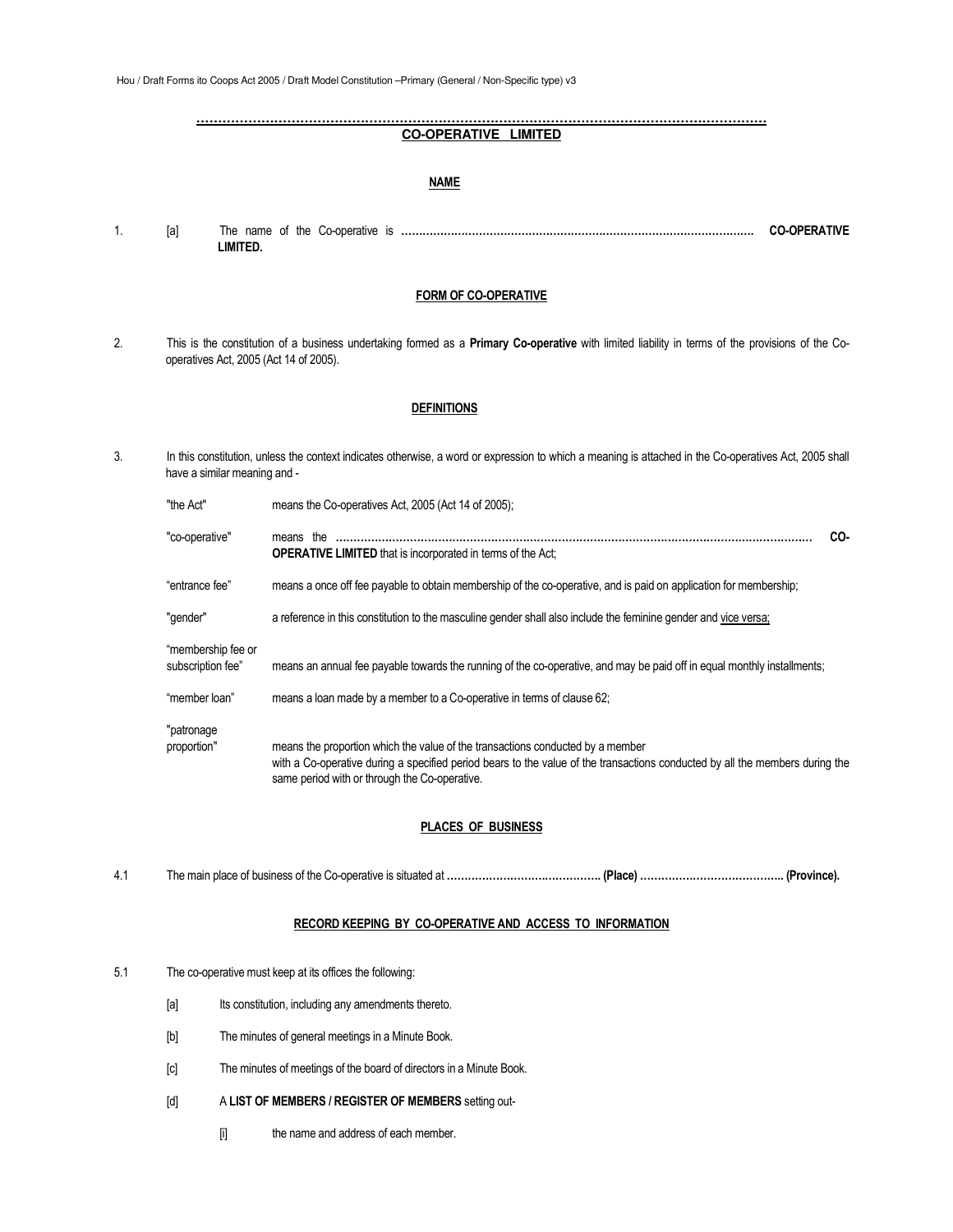- [ii] the date on which each member became a member.
- [iii] if applicable, the date on which a person's membership was terminated.
- [iv] the amount of any membership fees paid, the number of membership shares owned and the number and amount of member loans.
- [e] A **REGISTER OF DIRECTORS** setting out-
	- [i] the name, address and identity number of each director, including former directors.
	- [ii] the date on which such directors became or ceased to be directors.
	- [iii] the name and address of any other co-operative, company or close corporation where both present and former directors are, or were, directors or members.

### [f] A **REGISTER OF DIRECTOR'S INTEREST in contracts or undertakings**.

- [g] Adequate **accounting records**, including records reflecting the transactions between each member and the co-operative for the purpose of calculating the patronage proportion.
- 5.2 The co-operative must retain its accounting records-
	- [a] for a period of five years after the end of the financial year to which they relate, in the case its main object involves its members conducting transactions with it.
	- [b] for a period of three years after the end of the financial year to which they relate, in the case its main object does not involve its members conducting transactions with it.
- 5.3 Subject to clause 5.4 hereunder, members of the co-operative may examine the records referred to in clause 5.1 above during normal business hours of the co-operative and may make copies thereof after payment of a fee.
- 5.4 Subject to the Promotion of Access to Information Act, 2000, the Board of Directors may, for a reasonable period of time, refuse information relating to any commercial transaction of the co-operative if there are reasonable grounds to believe that the disclosure may be to the disadvantage of the cooperative.
- 5.5 Where the constitution of a co-operative provides for the establishment of a supervisory committee, the supervisory committee must determine whether the board of directors is entitled to withhold information in terms of clause 5.4 above.

### **OBJECTIVES, BUSINESS DESCRIPTION & RESTRICTIONS THERETO**

6. The Objectives and Business Description of the Co-operative are as follows -

| [a]                                                                                                                                                                                                                                                                                                                                                                                                                                                                                                                                                                                 |  |
|-------------------------------------------------------------------------------------------------------------------------------------------------------------------------------------------------------------------------------------------------------------------------------------------------------------------------------------------------------------------------------------------------------------------------------------------------------------------------------------------------------------------------------------------------------------------------------------|--|
|                                                                                                                                                                                                                                                                                                                                                                                                                                                                                                                                                                                     |  |
|                                                                                                                                                                                                                                                                                                                                                                                                                                                                                                                                                                                     |  |
| $[b] % \begin{center} % \includegraphics[width=\linewidth]{imagesSupplemental_3.png} % \end{center} % \caption { % \textit{DefNet} of \textit{DefNet} and \textit{DefNet} of \textit{DefNet} and \textit{DefNet} of \textit{DefNet} and \textit{DefNet} of \textit{DefNet} and \textit{DefNet} of \textit{DefNet} and \textit{DefNet} of \textit{DefNet} and \textit{DefNet} of \textit{DefNet} and \textit{DefNet} of \textit{DefNet} and \textit{DefNet} of \textit{DefNet} and \textit{DefNet} of \textit{DefNet} and \textit{DefNet} of \textit{DefNet} and \textit{DefNet} of$ |  |
|                                                                                                                                                                                                                                                                                                                                                                                                                                                                                                                                                                                     |  |
|                                                                                                                                                                                                                                                                                                                                                                                                                                                                                                                                                                                     |  |
| [c]                                                                                                                                                                                                                                                                                                                                                                                                                                                                                                                                                                                 |  |
|                                                                                                                                                                                                                                                                                                                                                                                                                                                                                                                                                                                     |  |
|                                                                                                                                                                                                                                                                                                                                                                                                                                                                                                                                                                                     |  |

7. Restrictions: The business is restricted to the above-mentioned Objectives and Business Description.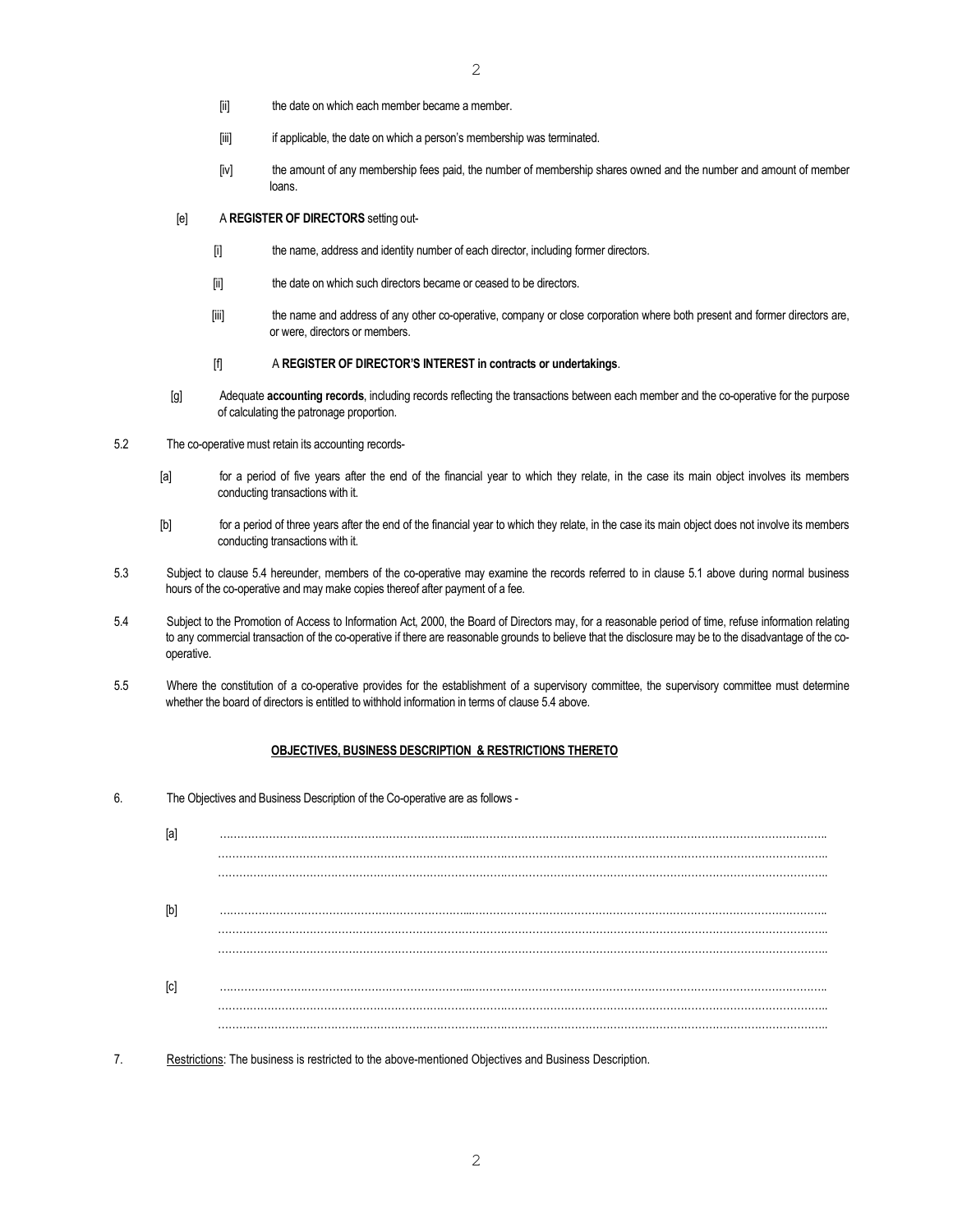#### **MEMBERSHIP**

#### **Requirements for membership and Restrictions to membership**

- 8.1 Requirements: Any natural person, who is over the age of 18 years, may on application to the Board, become a member of the Co-operative.
- 8.2 Restrictions: The board may limit the maximum number of members, as long as the co-operative does not have less than 5 members.

#### **Application for membership**

- 9.1 Application for membership and for the number of shares an applicant wishes to take up shall be made on the form provided for that purpose, and shall be accompanied by the entrance fee.
- 9.2 The Board must consider every application for membership and has the right to accept or reject an application.
- 9.3 The Board must, within **3** months after receipt of an application for membership, notify the applicant of its decision and, in the event of an application for membership being rejected, any amount paid by the applicant to the Co-operative must be refunded to him.
- 9.4 A person becomes a member of the Co-operative when his application for membership has been accepted by the Board, and a share is issued or transferred to him.

#### **Entrance Fee and Membership Fee / Subscription Fee**

- 10.1 An Entrance Fee of **R ……-00** must be paid on application for membership. Such fee is not refunded on termination of membership.
- 10.2 A Membership Fee / Subscription fee of **R ……-00** must be paid annually: Provided that a member may pay off the subscription fee in equal monthly installments. Such fee shall not be refunded on termination of membership.

#### **Rights and Obligations of Members**

#### 11.1 Members Rights:

- [a] Members have the right to do business with or through the Co-operative.
- [b] Members have the right to appoint an auditor;
- [c] During ballots at meetings of members, each member has the right to one vote.
- [d] Members that are not suspended or expelled from the co-operative, have the right to attend meetings of the co-operative.

#### 11.2 Obligations of Members:

- [a] Members must adhere to this constitution and any amendments thereto, as well as any by-laws made by the Board of Directors.
- [b] Members must participate in the business of the co-operative.
- [c] Members must notify the co-operative whenever any of their personal details change, example when their home address changes.

#### **ISSUE OF SHARES AND MINIMUM SHAREHOLDING**

- 12.1 Shares issued by the Co-operative must all be of the same class, ranking and nominal value.
- 12.2 The nominal value of each share must be **R…………** (………..…………………..… Rand) of which **100%** (hundred percent) shall be payable in money on application.
- 12.3 When the co-operative is founded each member must have a minimum of …………………………….……… **(number of) shares.**
- 12.4 From the time that the co-operative is three years in operation, every member shall be bound to hold a minimum number of shares in the cooperative prescribed by a scale which shall be approved by members in general meeting on the recommendation of the board: Provided that the scale must relate to business done by members with the co-operative. Whenever it appears that a member does not hold the number of shares prescribed by the applicable scale, the board may issue to him without application therefore such number of shares as will make up the insufficiency and **100%** of the nominal value of such shares shall immediately become payable upon such issue: Provided that before such issue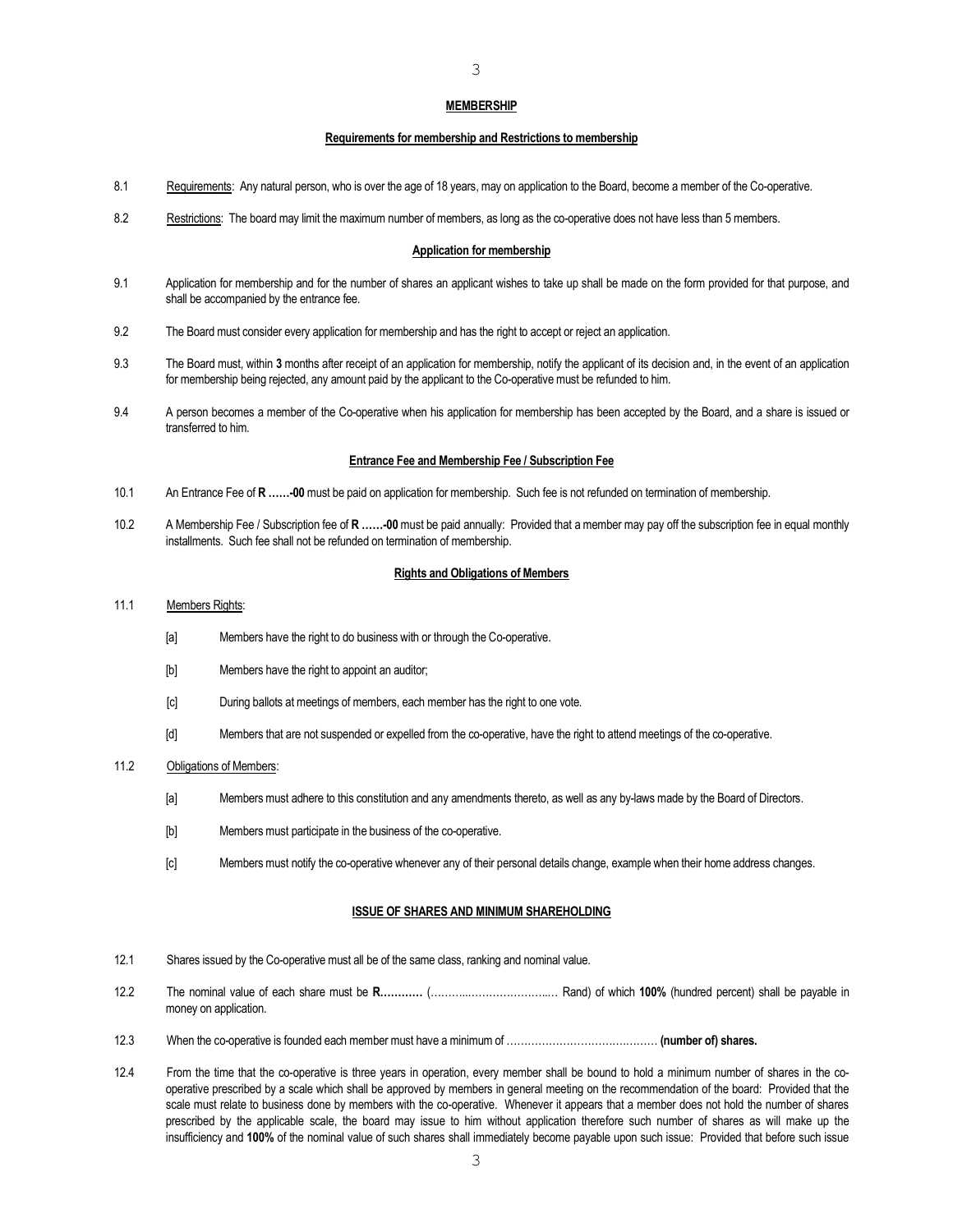of shares is made to any member, he shall be afforded an opportunity, of at least 30 (thirty) days, to acquire the requisite number of additional shares from any other member holding shares in excess of the above scale.

## **CERTIFICATES OF SHARES AND LOANS**

13. Share certificates and Loan Certificates shall be issued in such form, as the Board shall determine. These certificates shall state the name of the Co-operative, that the Co-operative is subject to the Act, the name of the person to whom it is issued and that the certificate represents membership shares in, or member loans to, the Co-operative and the number of the membership shares or the amount of the member loans.

#### **LIABILITY OF MEMBERS**

14. The liability of a member is limited to an amount equal to the nominal value of the shares in the Co-operative held by him in so far as that amount has not been fully paid up.

#### **TRANSFER OF MEMBERSHIP, MEMBERS LOANS AND SHARES**

- 15.1 Membership, Member Loans and Shares may be transferred only with the approval and on the authority of the Board which shall satisfy itself that the proposed transferee is qualified to be a member of the Co-operative.
- 15.2 The Board may at any time refuse to approve and register a proposed transfer.
- 15.3 The transfer of any membership shall be in writing in such form and signed in such manner as the Board from time to time may stipulate.
- 15.4 When such transfer has taken place the Board shall issue to the transferee a membership card, and/or a Member Loan Certificate and/or a Share Certificate.

#### **CONDITIONS AND PROCESSES FOR TERMINATION OF MEMBERSHIP**

#### **Termination on death**

- 16.1 The membership of a member who has died may in terms of this clause be transferred to a member of that deceased member's family or another person appointed by the executor of the deceased member's estate subject to the approval by the Board of the proposed transferee. In the event of such transfer not taking place, the membership of the deceased member shall be terminated by resolution of the Board.
- 16.2 Upon such termination, the membership fees concerned are forfeited and the amount paid in respect thereof is credited to the general reserve of the Co-operative.
- 16.3 The shares registered in the name of a member who has died, must be cancelled by resolution of the Board at the request the executor or liquidator of the estate.
- 16.4 Upon such cancellation the Co-operative must, pay to the executor the amount paid up on the shares for payment to the estate of the deceased member: Provided that if the value of such shares, according to the latest completed balance sheet of the Co-operative, is less than their nominal value, the Co-operative shall pay -
	- [a] If the shares are fully paid up, an amount equal to the value so determined; or
	- [b] If the shares are not fully paid up, an amount that stands in the same proportion to the amount paid up on the shares as that which the value so determined of the shares stands to their nominal value.

### **Termination on Change of Place of Residence**

- 17.1 The membership of a member who no longer resides in the area served by the Co-operative may on application of the member or by decision of the Board, be terminated by resolution of the Board.
- 17.2 Upon such termination, the membership fees of the member concerned are forfeited to the Co-operative and the amount thereof is credited to the general reserve of the Co-operative.
- 17.3 The shares registered in the name of such member may be cancelled by resolution of the Board.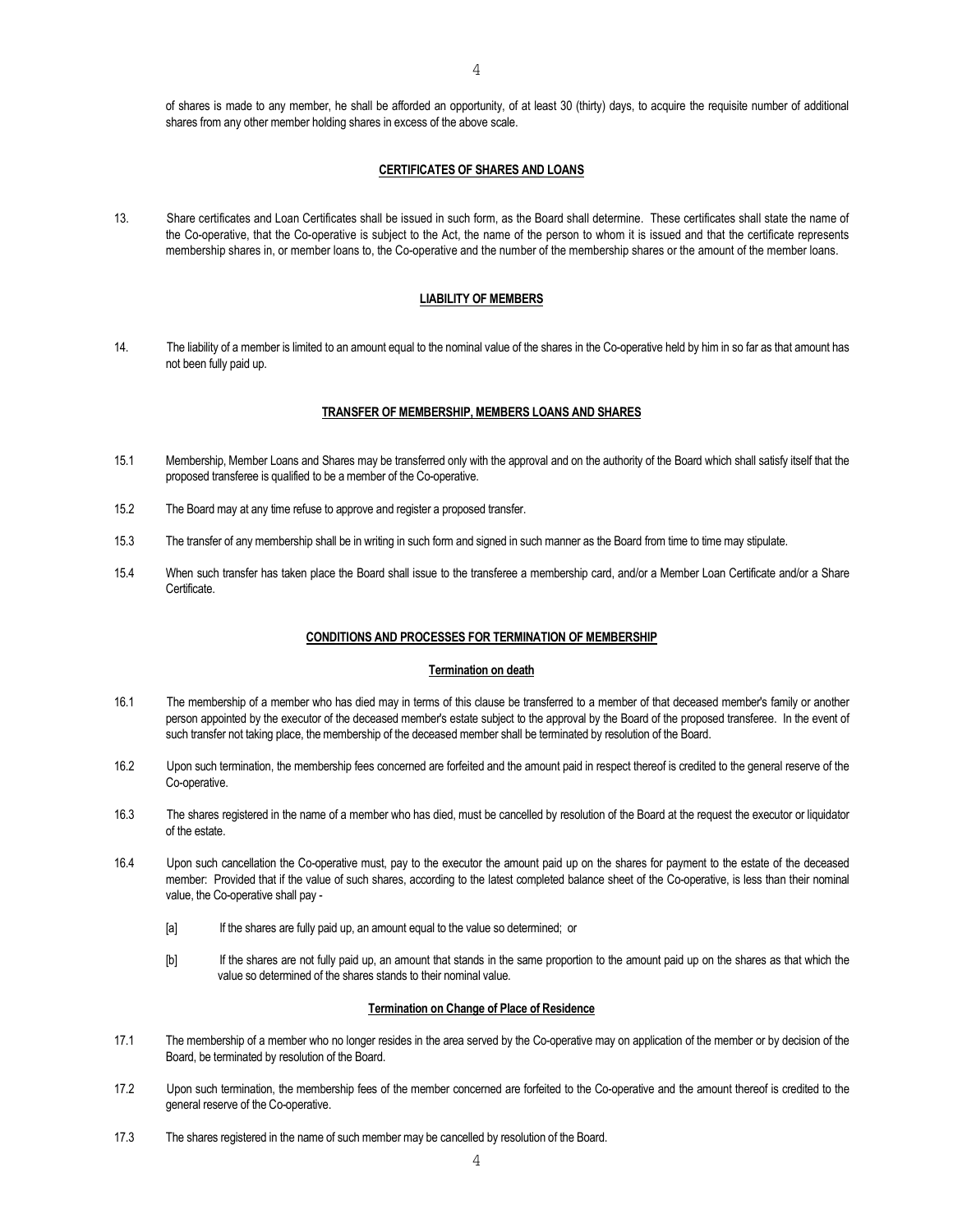- [a] If the shares are fully paid up, an amount equal to the value so determined; or
- [b] If the shares are not fully paid up, an amount that stands in the same proportion to the amount paid up on the shares as that which the value so determined of the shares stands to their nominal value.

#### **Termination when a member is non-active**

- 18.1 Whenever a member does not actively participate in the activities of the Co-operative for a period of **one year** or has neglected to notify the Cooperative of any change in his address, whereby the Co-operative is prevented from contacting him, his membership may, be terminated by resolution of the Board.
- 18.2 Upon such termination, the membership fees of the member concerned are forfeited to the Co-operative and the amount thereof is credited to the general reserve of the Co-operative.
- 18.3 The shares of such member may be cancelled by resolution of the Board.
- 18.4 Upon such cancellation, the amount paid up on such shares must be transferred to a special account called "Unclaimed Share Moneys". If no claim against this account is received and paid by the Co-operative within 3 (three) years of such transfer, the amount concerned is forfeited to the Cooperative and transferred to the general reserve of the Co-operative: Provided that if the value of the shares, according to the latest completed balance sheet of the Co-operative, is less than their nominal value, the amount to be transferred, shall -
	- [a] If the shares are fully paid up, be an amount equal to the value so determined; or
	- [b] If the shares are not fully paid up, be an amount that stands in the same proportion to the amount paid up on the shares, as that which the value so determined of the shares stands to their nominal value.

### **WITHDRAWAL OF MEMBERSHIP**

- 19.1 The resignation of a member comes into operation at the first meeting of the Board held after the Co-operative has received the written resignation of the member.
- 19.2 The membership of a member who has resigned, shall be terminated by resolution of the Board. The amount paid in respect of membership fees shall be forfeited to the Co-operatives and credited to the general reserve.
- 19.3 The shares of a member who has resigned, shall be cancelled by resolution of the Board. The amount paid up on such cancelled shares shall, at the discretion of the Board and provided funds are available, be repaid to the member within a period of two years from the date of cancellation: Provided that if the value of the shares, according to the latest completed balance sheet of the Co-operative, is less than their nominal value, the amount payable shall -
	- [a] if the shares are fully paid up, be an amount equal to the value so determined; or
	- [b] if the shares are not fully paid up, be an amount which stands in the same proportion to the amount paid up on the shares as that which the value so determined of the shares stands to their nominal value.
- 20. Any amount payable by the Co-operative in terms of clauses 16, 17, 18 and 19 shall be set off against any debt for the payment of which the member or his estate is liable.

### **CONDITIONS AND PROCESS FOR SUSPENSION AND EXPULSION**

- 21.1 A member who repeatedly contravenes a provision of this constitution or who refuses to comply with such provision or to meet an obligation imposed on him by the Act or in terms of this constitution or which he agreed to meet, may -
	- [a] by resolution of the Board, be suspended as a member for a period to be determined by the Board but which shall not be longer than the date of the next annual general meeting;
	- [b] by special resolution be suspended as a member for a period not longer than 12 (twelve) months from the date on which he is suspended;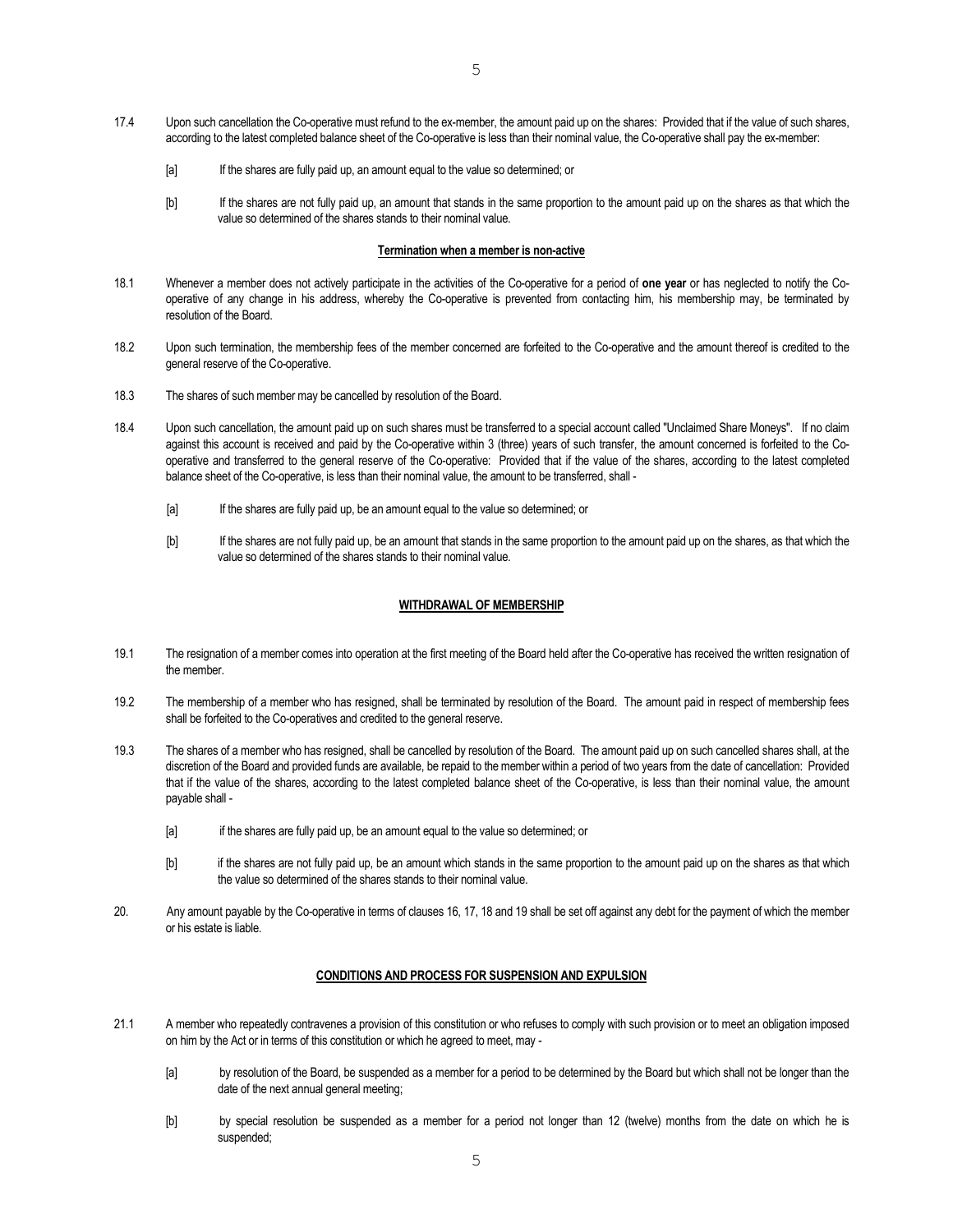- [c] by special resolution be expelled from the co-operative.
- 21.2 The suspension of a member may be revoked by resolution of the Board at any time.
- 22.1 Before a member can be suspended or expelled in terms of clause 21, he has to be given prior written notice of the intention of the Board.
- 22.2 The notice to such member must contain the following particulars-
	- [a] the reasons for the proposed suspension or expulsion; and
	- [b] a time when, and place where the member may appear in person, with or without witnesses, before the Board or to which he may send a written statement signed by himself setting out his objections to the proposed suspension or expulsion.
- 22.3 The Board must notify him in writing if it is decided to suspend or expel a member, of
	- [a] the date on which his suspension or expulsion comes into effect;
	- [b] period of time during which the suspension will apply; and
	- [c] disciplinary measures which will be taken.

#### **Disciplinary measures**

- 23.1 While under suspension a member forfeits his right to attend general meetings or to vote thereat by proxy.
- 23.2 The members by special resolution or the Board may furthermore stipulate that certain or all transactions with a member must be suspended for the period of his suspension.
- 23.3 The membership of an expelled member must be terminated by resolution of the board and upon such termination the member forfeits his membership fees and the amount paid in respect thereof must be credited to the general reserve.
- 23.4 The shares of an expelled member must be cancelled, subject to the provisions of clause 24[1], by resolution of the board and upon such cancellation the member shall forfeit his shares.

### **LIABILITY IN RESPECT OF FORFEITED SHARES**

- 24.1 A person whose shares have been forfeited, is responsible for immediate payment to the co-operative of the entire amount unpaid on such shares.
- 24.2 All moneys paid to the co-operative in respect of forfeited shares must be added to the general reserve.
- 24.3 Notice must be given to the member in whose name the shares were registered prior to the forfeiture, and an entry of the forfeiture, with the date thereof, shall forthwith be made in the register of members.
- 24.4 Interest on share capital or bonus or any other amount accruing to a member and which is payable by the co-operative to the member, must be applied to pay calls on shares and/or amounts unpaid on forfeited shares, due but unpaid at the time such interest, bonus or other amount becomes payable to the member concerned.

### **MANAGEMENT OF CO-OPERATIVE**

### **Board of Directors**

- 25.1 The affairs of the Co-operative must be managed by a Board of Directors consisting of a minimum of **3** and a maximum of **7** Directors. The Directors must exercise the powers and perform the duties of the Co-operative.
- 25.2 The number of Directors shall subject to the approval of members at the next general meeting, be determined by the Board from time to time. If, however, the members do not approve the decision of the Board and a vacancy arises as a result thereof, such vacancy shall be regarded as a casual vacancy to be filled in terms of clause 33.
- 26. Without prejudice to the provisions of clauses 33 of this constitution, Directors shall be elected at the annual general meeting.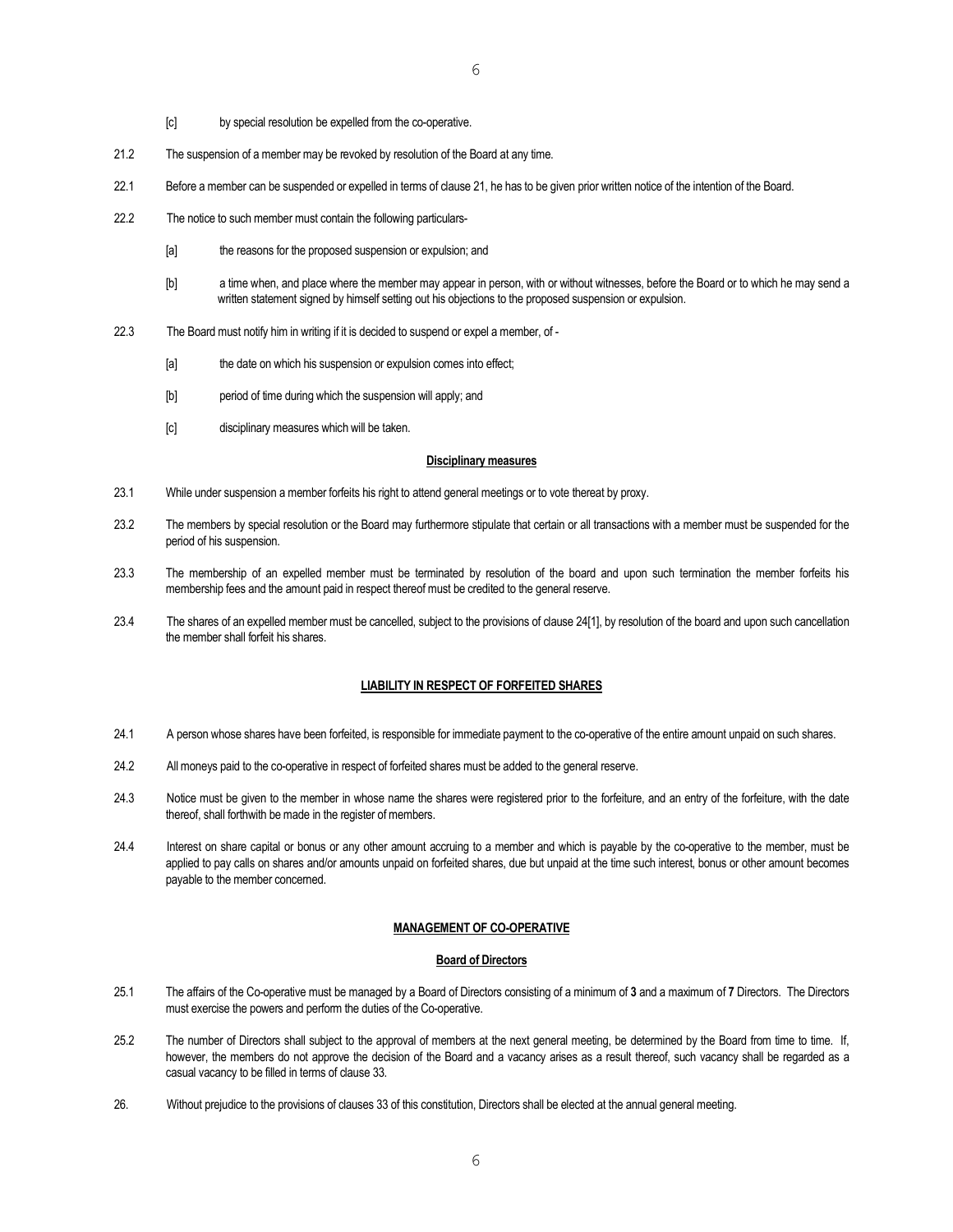#### **Powers and Restrictions on Directors**

7

## 27.1 Powers:

- [a] The directors have the power to obtain membership of a secondary co-operative, which seeks to promote any matter in which the cooperative has an interest.
- [b] The directors have the power to open a bank account in the name of the co-operative.
- [c] The directors have the power to suspend by resolution a member for a period to be determined by the Board but which shall not be longer than the date of the next annual general meeting.
- [d] The directors have the power to acquire or hire movable or immovable property on behalf of the co-operative.

### 27.2 Restrictions:

- [a] The directors have the power to overdraw a bank account or to make a loan on behalf of the co-operative, provided that members has agreed to this with a special resolution: Provided further that the directors may borrow or raise money or overdraw a banking account without the said authority up to an amount not exceeding one half of the total of its share capital and general reserve.
- [b] The directors shall not provide loans to directors, members or any other person or organisation.
- [c] The director shall not make donations on behalf of the co-operative to any person or organisation.

### **Persons not competent to be Director**

- 28. No person shall hold the office of Director if
	- [a] A person is of unsound mind;
	- [b] A person is an unrehabilitated insolvent;
	- [c] A person who has at any time been convicted (whether in the Republic or elsewhere) of theft, fraud, forgery, perjury, or any offence involving dishonesty in connection with the formation or management of a Co-operative or other corporate entity.

#### **Term of office**

- 29.1 The term of office of the Directors of the Co-operative shall be **3** (**three)** years. (*not more than 4 years*)
- 29.2 Retiring Directors are eligible for re-election.
- 29.3 The Directors to retire each year shall be those who have been longest in office since their last election at the annual general meeting, but as between members who became Directors on the same day, those to retire shall, unless they otherwise agree among themselves, be determined by ballot.

## **Nomination of Directors and voting for Directors**

- 30.1 Candidates for the position of Director shall be nominated openly at the annual general meeting held for the purpose electing one or more Directors.
- 30.2 Without prejudice to the provisions of clauses 33 a member, including a retiring Director, qualifies for election as Director only if he is nominated in terms of sub-clause 30[1].
- 30.3 [a] If the number of candidates nominated does not exceed the number of vacancies on the Board to be filled such candidate or candidates shall be declared elected at the annual general meeting.
	- [b] If the number of candidates nominated exceeds the number of vacancies on the Board, as many Directors as there are vacancies shall be elected from the nominees at the annual general meeting.
	- [c] If insufficient or no candidates are nominated to fill the vacancies on the Board, such vacancies shall be regarded as casual vacancies to be filled in accordance with clause 33.
- 31. The method to be followed in electing Directors shall be as determined by the Chairperson of the meeting.
- 32. At the election of Directors a member shall vote for as many candidates as there are vacancies to be filled on the Board and those candidates receiving the highest number of votes shall be declared elected.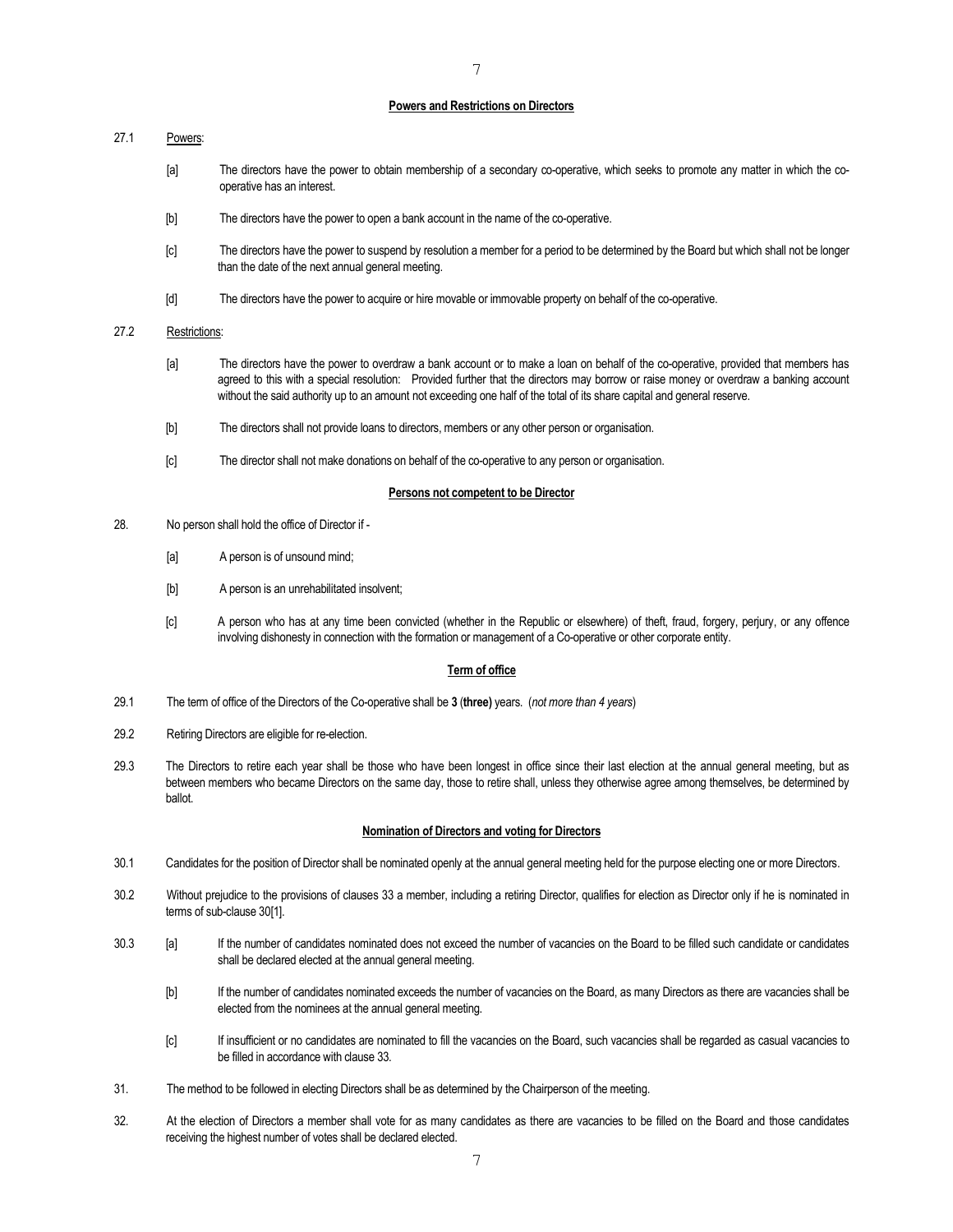### 8

#### **Filling of a vacancy on the Board**

33. Any vacancy occurring on the Board during the year shall be filled until the next annual general meeting by a member appointed, by the remaining Directors, subject to the provisions of clause 28. At the said annual general meeting a member shall, subject to the provisions of this constitution, be elected to fill the vacancy. Any Director elected at such annual general meeting shall not hold office for a period longer than the unexpired portion of the period of office of the Director whose office became vacant.

#### **Conditions for Vacation of office**

- 34. A Director shall vacate his office
	- [a] If he becomes incompetent in terms of clause 28 of this constitution to hold the office of Director; or
	- [b] If he absents himself from more than three consecutive ordinary meetings of the Board without its leave; or
	- [c] Upon the expiry of 30 (thirty) days, or such shorter period as may be approved by the Board, after he has resigned as a Director of the Co-operative.

### **Conditions and Processes for the appointment of the Chairperson, Vice-Chairperson and Acting Chairperson of the Board**

- 35.1 At the first meeting of the Board held after the formation meeting and thereafter at the first meeting of the Board held after every annual general meeting of members or when the necessity arises, the Directors shall elect from among themselves a Chairperson and Vice-Chairperson.
- 36.2 The Vice-Chairperson shall act as Chairperson whenever last-named is absent or unable to act as Chairperson, and if both the Chairperson and Vice-Chairperson are absent or unable to carry out the functions of the Chairperson, the Board must elect another Director to be Acting-Chairperson during such absence or incapacity.
- 37. The Chairperson of the Board of the Co-operative shall vacate the office of Chairperson if he
	- [a] Ceases to be a Director of the Co-operative; or
	- [b] Resigns as Chairperson; or
	- [c] Is relieved of the office of Chairperson by the Board.
- 38. The provisions of clause 46 shall be applicable mutatis mutandis to the vice-Chairperson of the Board.

#### **Board meetings and Quorum**

- 39.1 A meeting of the Board must be convened by the Board or the Chairperson of the Board or any two Directors of the Co-operative.
- 39.2 The majority of Directors shall constitute a quorum of a meeting of the Board.
- 39.3 Questions arising at a meeting of the Board shall be determined by a majority of the Directors present at the meeting and in the case of an equality of votes, the Chairperson of the Board or the person acting as Chairperson shall have a casting vote in addition to his deliberative vote.

#### **By-laws**

40. The Board have power to make by-laws provided they are not repugnant to this constitution.

#### **Delegation of powers to a committee**

- 41.1 The Board may delegate one or more of its powers to a Director or to a Committee appointed by the Board or Manager of the Co-operative.
- 41.2 Any Director or Committee or Manager so appointed must in the exercise of the powers so delegated, abide by such rules as may be made and follow such instructions as may be issued, in regard thereto, by the Board.

### **GENERAL MEETINGS**

42.1 A Co-operative must hold: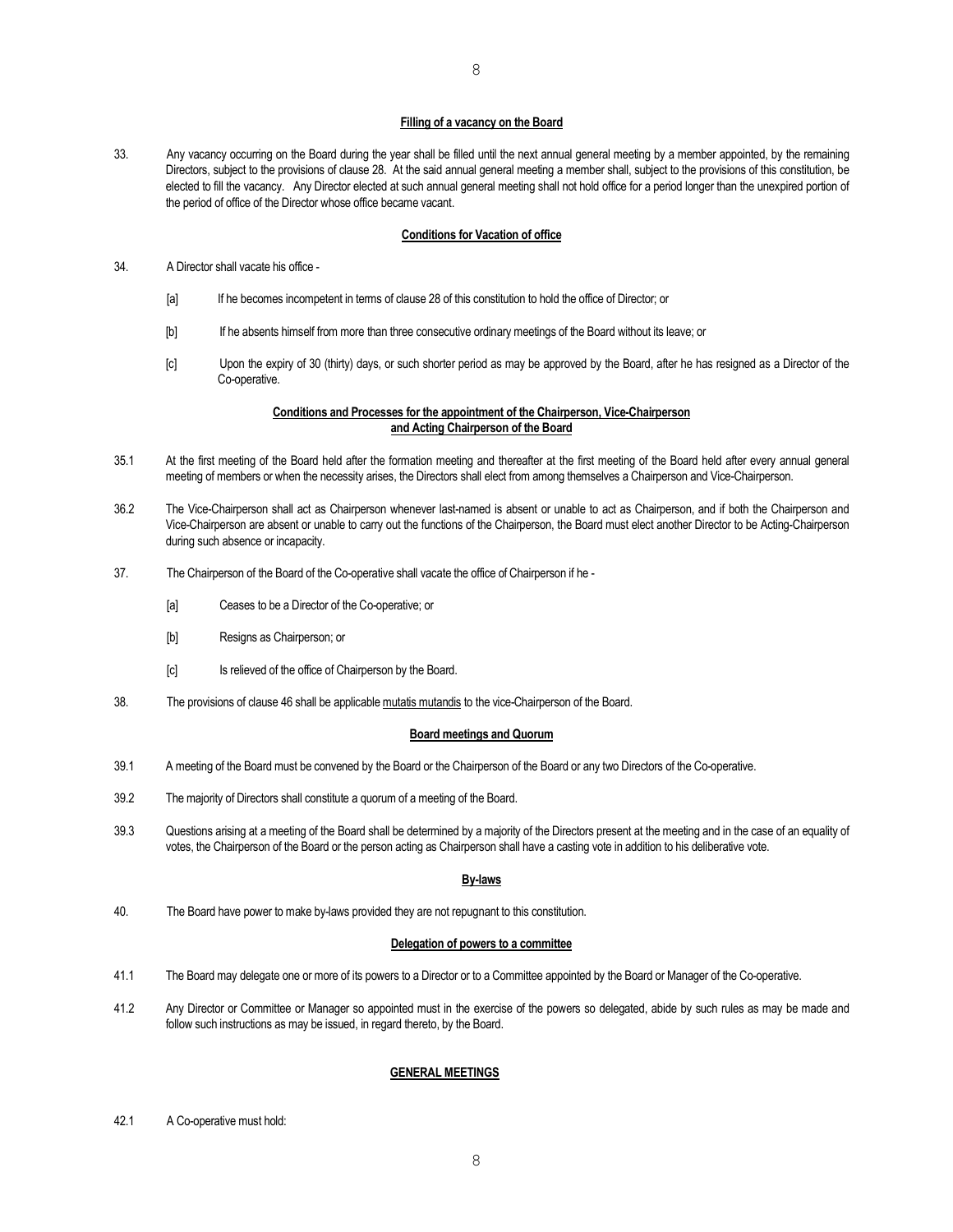- [a] Its first annual general meeting within **18** months of registration of the Co-operative;
- [b] Subsequently annual general meetings within **6** months after the end of the preceding financial year.
- 42.2 The annual general meeting must:
	- [a] Appoint an auditor;
	- [b] Approve a report of the Board on the affairs of the Co-operative for the previous financial year;
	- [c] Approve the financial statements and auditor's report where applicable for the previous financial year;
	- [d] Elect Directors; and
	- [e] Decide on the future business of the Co-operative.

### **Special General Meetings**

43. The Co-operative may from time to time in addition to its annual general meeting hold Special general meetings of its members to dispose of any matter relating to its affairs specifically set out in the notice convening the meeting.

## **Convention of Meetings**

- 44.1 An annual general meeting shall be convened on authority of the Board.
- 44.2 A special general meeting shall be convened
	- [a] by at least two Directors of the Co-operative; or
	- [b] by five or more members of the Co-operative constituting in number at least 20% (ten percent) of all the members of the Co-operative: Provided that such members shall not be entitled to convene an special general meeting unless they have beforehand in writing petitioned the Directors to convene such a meeting and the meeting is not convened within 21 (twenty one) days reckoned from the date the petition was lodged, or unless for any reason there are no Directors to whom such a petition can be addressed.
- 44.3 Any meeting convened in terms of sub-clause 2[b] by the petitionists shall, as far as possible, be convened and held in the same manner as is prescribed for meetings convened and held by the Board and any reasonable expense incurred by the petitionists in securing the names and addresses of members, in sending notices of the meeting to them and hiring accommodation for the holding of the meeting if so resolved by such meeting, be refunded to the petitionists by the Co-operative.

#### **Notice of general meeting**

- 45.1 A general meeting shall be convened by at least 14 days notice in writing to each member of the Co-operative.
- 45.2 The notice convening the meeting shall in addition to the time and place of the meeting state the purpose for which it is convened.
- 45.3 A notice may be delivered personally, forwarded by post to the member at his registered address, emailed to a registered email address of the member or faxed to the registered fax number of the member.
- 45.4 Non-receipt by a member of a notice of a general meeting of the Co-operative does not render such meeting invalid.
- 45.5 If a notice of a meeting is returned to the Co-operative because the member to whom it was sent is no longer resident at the registered address, the email address or fax number does not exist or does not function, the Co-operative shall be relieved of its obligation to send further notices of meetings to the member concerned unless the member makes an appearance and requests that such notices be sent to his new address.

#### **Quorums**

- 46. A quorum for a general meeting shall be constituted
	- [a] by at least five members, if the number of members of the Co-operative is not more than fifty;
	- [b] by at least one tenth of the members of the Co-operative, if the number of members of the Co-operative is more than fifty but not more than two hundred;
	- [c] by twenty members plus at least one percent of the members of the Co-operative in excess of two hundred, if the number of members of the Co-operative is more than two hundred.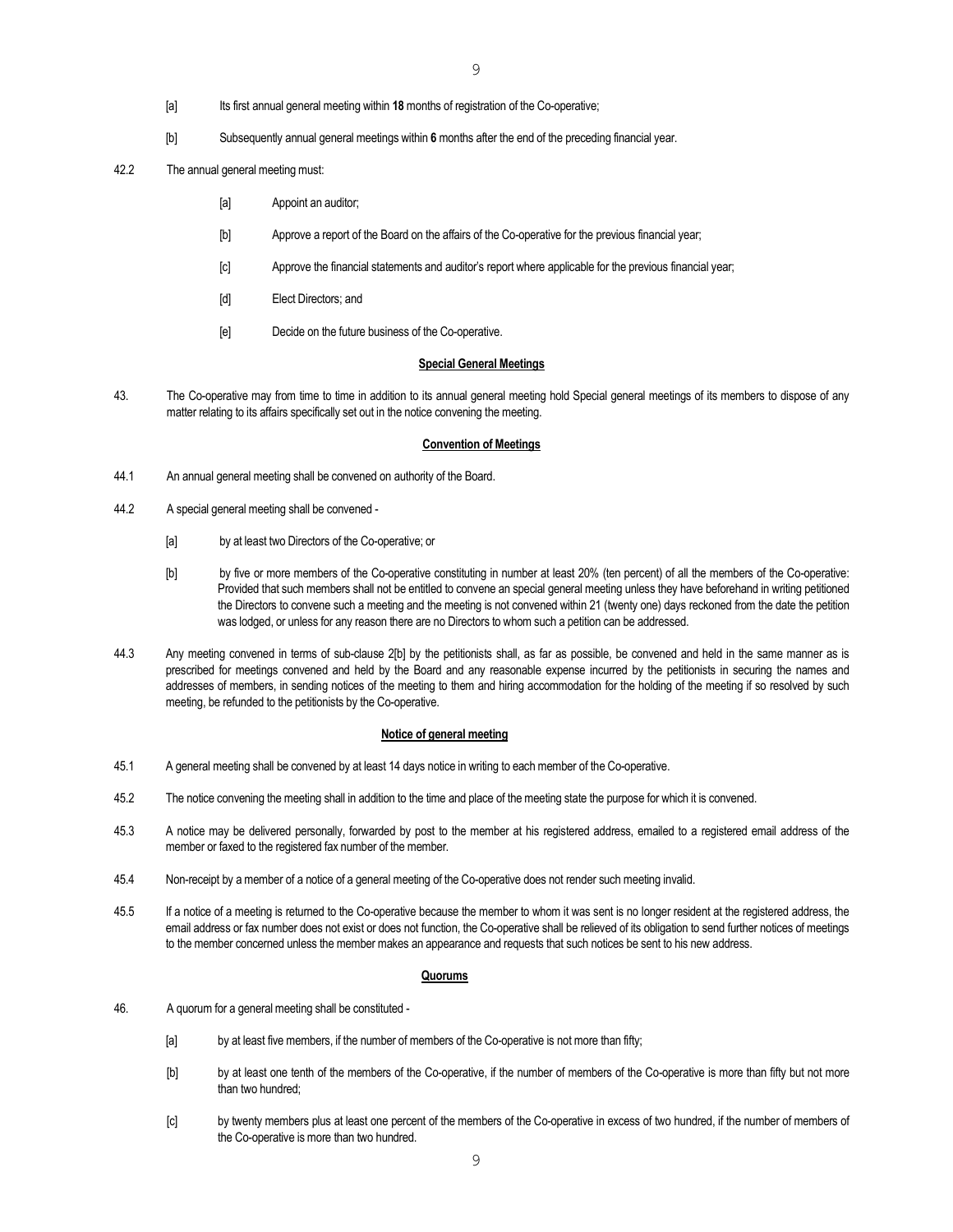- 47. No item of business shall be transacted at any general meeting unless a quorum of members is present during the time when the meeting is considering that item.
- 48.1 If within one hour from the time appointed for the meeting a quorum is not present, the meeting
	- [a] if convened by members or in consequence of a petition of members, must be cancelled;
	- [b] if otherwise convened, must be adjourned to the same day in the next week at the same time and place, or if that day is a public holiday, to the next day following which is not a public holiday.
- 48.2 If the same hall or building is not available for an adjourned meeting it may be held at another venue within convenient distance if members are advised of the change of venue either by notice posted at the original venue or by some other means.
- 48.3 If a quorum is not present within one hour after the time fixed for an adjourned meeting, the members present, provided they are not less than five in number, shall be deemed to constitute a quorum: Provided that a special resolution may not be passed by such a meeting.

### **Chairperson of general meetings**

- 49.1 The Chairperson of the Board or in his absence the Vice-Chairperson or in the absence of both, another Director elected by the meeting shall act as Chairperson of an annual general meeting or a special general meeting convened in terms of clauses 44.1 and 44.2[a].
- 49.2 A person elected by the meeting shall act as the Chairperson of a special general meeting convened in terms of clause 44.2[b] of this constitution.

#### **Voting by members**

- 50. At all meetings of the co-operative, each member shall have one vote.
- 51.1 Any matter for decision by a general meeting shall be decided by means of a vote on a show of hands or by ballot.
- 51.2 A vote by ballot shall not be held unless it is demanded by at least five members present at the meeting and entitled to vote in a vote by ballot.
- 51.3 A vote by ballot must be held in such manner as the Chairperson stipulates. Scrutineers must be nominated to determine the result of the vote that must be declared by the Chairperson of the meeting as the resolution of the meeting.
- 51.4 A declaration by the Chairperson that a resolution has, on a show of hands or by ballot, been carried, or carried unanimously or by a particular majority, or lost, and an entry to that effect in the minutes of the proceedings of the meeting, shall be conclusive, proof thereof, without evidence as to the number or proportion of votes recorded for or against such resolution.
- 52. If no objection is raised in terms of the provisions of this constitution against the validity of any vote cast at the meeting, whether on a show of hands or by ballot, every vote cast at the meeting that has not been disallowed shall for all purposes be deemed to be valid.
- 53. In the case of an equality of votes, whether on a show of hands or in a vote by ballot, the Chairperson of the meeting shall have a casting vote in addition to his deliberative vote.
- 54. Every matter submitted to a general meeting for resolution, except for a matter requiring a special resolution, shall be determined by a majority of votes recorded at the meeting.

#### **Special resolution**

- 55. A resolution by a general meeting of the Co-operative shall, constitute a special resolution if
	- [a] the notice by which the general meeting was convened specified particulars of the proposed resolution and stated the intention to propose same as a special resolution; and
	- [b] the resolution has been passed by not less than two thirds of the members present, both in a vote on the show of hands and a vote by ballot.
	- [c] the resolution related to the winding-up of the Co-operative and was passed by at least 75 % (seventy-five percent) of the votes of all the members of the Co-operative, both in a vote on the show of hands and a vote by ballot.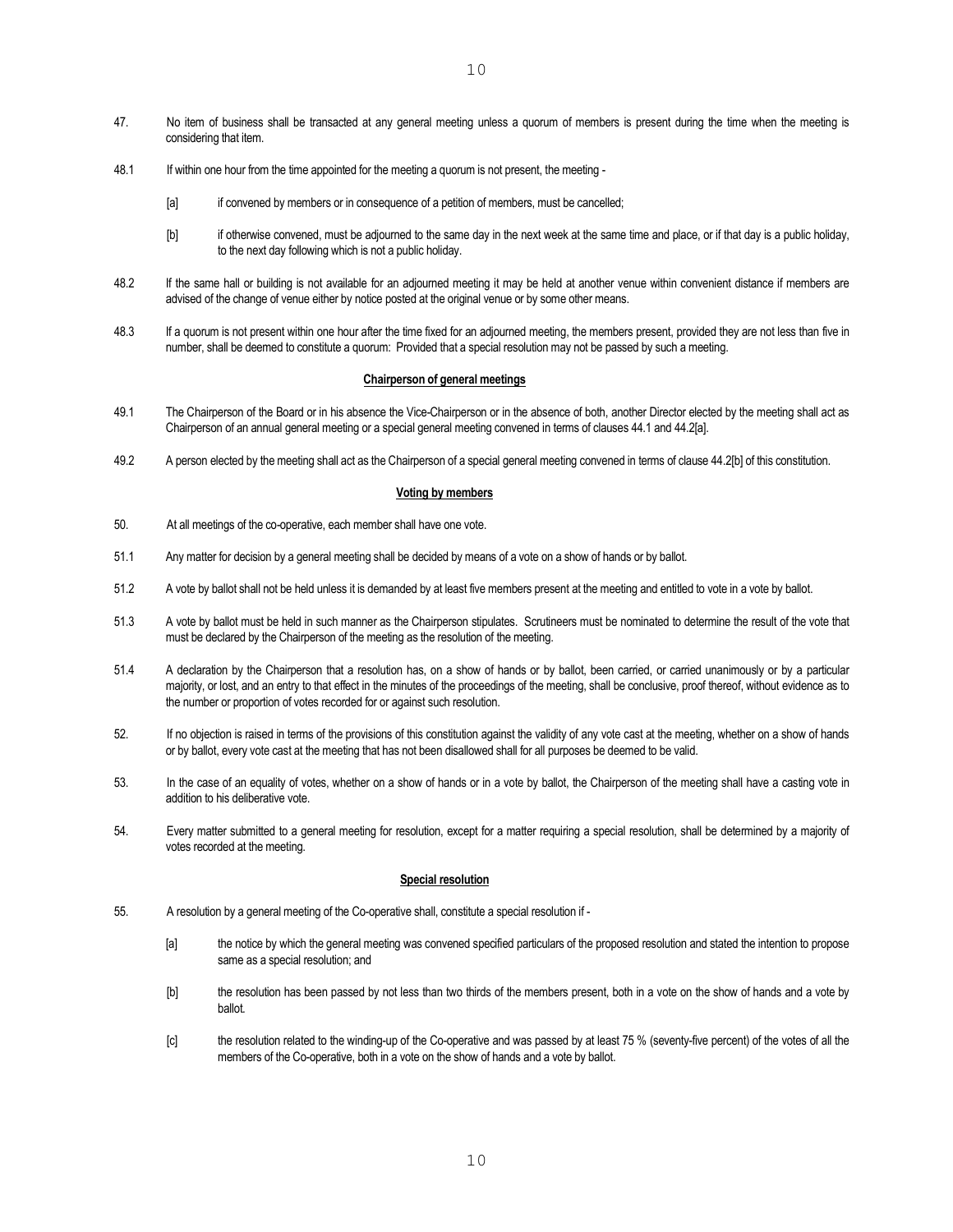#### **PROHIBITED AND PERMITTED LOANS AND SECURITY**

- 56.1 The co-operative may give financial assistance by means of a loan or the provision of security to-
	- [a] any person in the ordinary course of business if the lending of money is part of the ordinary business of the co-operative;
	- [b] any person on account of expenditures incurred or to be incurred on behalf of the co-operative;
	- [c] employees of the co-operative or of any of its members-
		- [i] to enable or assist them to purchase or erect living accommodation for their own occupation; or
		- [ii] in accordance with a plan for shares of the co-operative or any of its members to be held by a trustee; and
	- [d] Members, if the financial assistance is available to all members on substantially the same terms.
- 56.2 The co-operative may not give financial assistance in terms of sub-clause 1 above whether directly or indirectly if there are reasonable grounds to believe that-
	- [a] the co-operative, after giving the financial assistance, will be unable to pay its liabilities as they become due; or
	- [b] The realisable value of the assets of the co-operative, after giving the financial assistance, will be less that the aggregate of its liabilities, share capital and reserves.
- 56.3 In determining the realisable value of the assets of the co-operative contemplated in sub-clause 2[b] above, the amount of any financial assistance in the form of a loan and in the form of assets pledged or encumbered to secure a guarantee must be excluded.

#### **RESTRICTIONS RELATING TO UNSECURED MEMBERS LOANS**

- 57.1 The co-operative shall not borrow or raise money or overdraw a banking account except on authority of a special resolution: Provided that the co-operative may borrow or raise money or overdraw a banking account without the said authority up to an amount not exceeding one half of the aggregate of its share capital and general reserve.
- 57.2 The board may, if so authorized by members in terms of sub-clause [1] above, in addition to the loans secured by some or all of the assets of the co-operative, the issue of secured debentures and loans obtained from the commercial banks or any other financial institution, further raise loans from members subject to the following conditions:
	- [i] No loan from any individual member shall amount to less than R1 000 (one thousand rand) and, for the purpose of this paragraph, every successive loan from any particular member shall be regarded as a separate loan;
	- [ii] No loan shall be repaid within 12 (twelve) months after receipt;
	- [iii] Interest shall be paid on loans at a rate per annum to be determined by the board from time to time;
	- [iv] An acknowledgement of debt shall be issued in respect of each loan.
	- [v] The acknowledgement of debt shall be freely transferable by means of a cession duly registered by the co-operative.
	- [vi] Receipt of each loan shall be acknowledged by the following acknowledgment of debt, which shall incorporate either of the conditions [ii] or [iii] mentioned below -

### *"ACKNOWLEDGEMENT OF DEBT*

 *We, the undersigned, director and secretary of the ................................................. (name of co-operative) hereinafter called the co-operative, hereby acknowledge having received the sum of R…………. (………....……………..Rand) from ..…………………......................................... (name) of ...........………………………….....................................(address) hereinafter called. the owner, subject to the conditions -* 

 *[i] Interest at the rate of ....% (................. percent) per annum or such rate as the board may determine from time to time, shall be payable to the owner on ....................... or at the date of repayment.*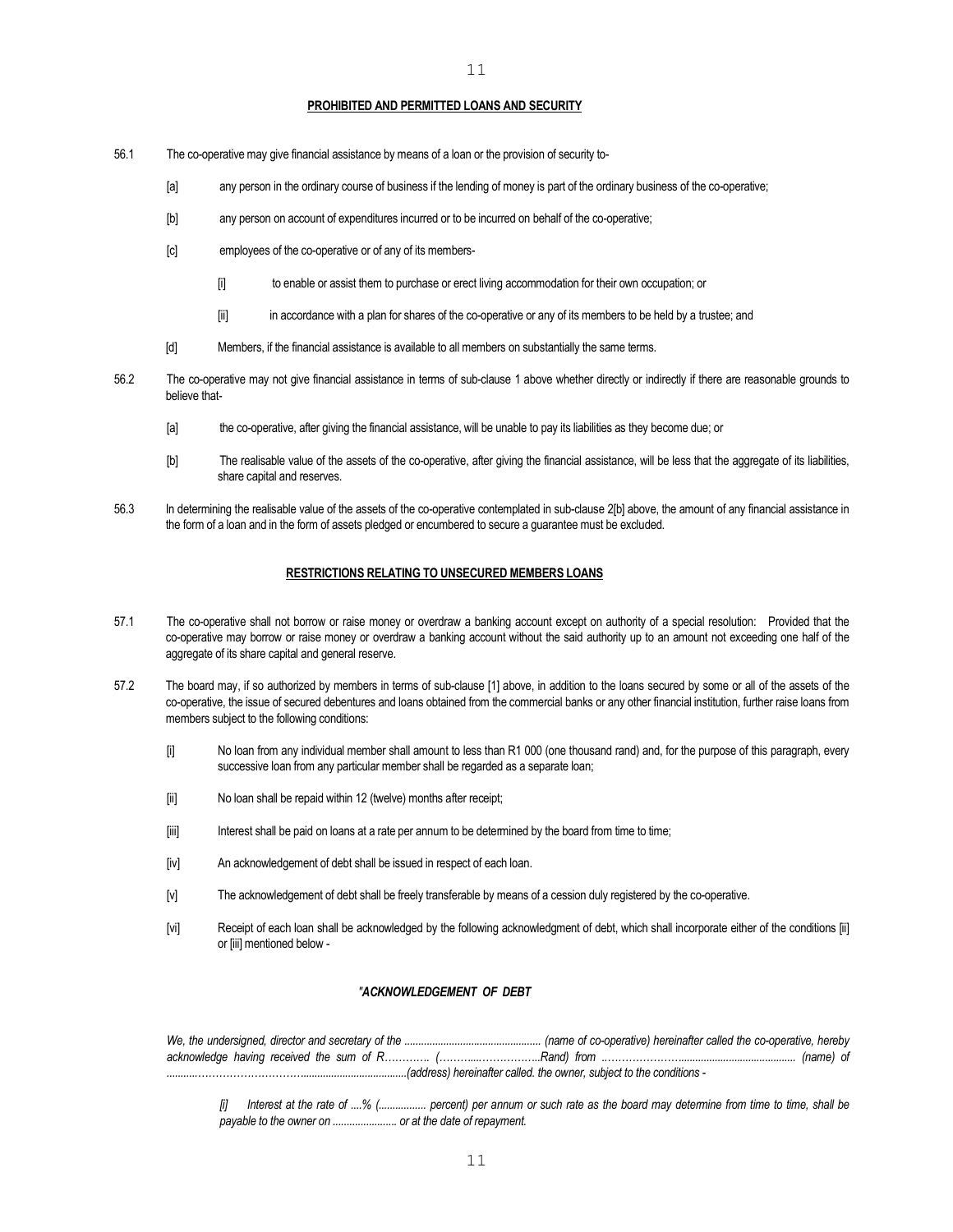*[ii] The owner shall not have the right to demand repayment, but the co-operative, after having had the loan for not less than 12 (twelve) months, may repay such loan at any time after having given not less than 30 (thirty) days notice of its intention to repay such loan.* 

 *OR* 

 *[iii] The loan shall be repayable on the ............... day of ................ 20….... (which may not be less than 12 (twelve) months from the date of this acknowledgement of debt): Provided that the board of the co-operative may defer the repayment if the circumstances of the co-operative at the date of repayment of the loan, render such deferment necessary: Provided further that the board of the co-operative shall submit for confirmation to the first succeeding general meeting of members its resolution to defer repayment of a*  loan and if the resolution of the board is not confirmed by that meeting of the co-operative, the loan shall be repaid within 7 (seven) *days of the date of such meeting.* 

Dated at ............……………………. this ………............... day of .…………….................... 20…...

 *----------------------------------- ------------------------------------ DIRECTOR SECRETARY "* 

### **BANKING ACCOUNT**

- 58.1 The Co-operative must open a banking account in the name of the Co-operative in which all moneys received shall be deposited as soon as possible after receipt thereof.
- 58.2 Cheques drawn on the banking account shall be signed by one of the Directors and must be countersigned by the Secretary of the Board: Provided that a cheque shall not be signed and countersigned by the same person and that all officers who are authorized to sign or countersign cheques must furnish adequate security.

## **FINANCIAL YEAR**

59. The financial year of the Co-operative shall end on the last day of **February** of each year.

### **FINANCIAL RECORDS**

- 60.1 The Co-operative must keep, such accounting records as are necessary fairly to reflect the state of affairs and business of the Co-operative and to explain the transactions and financial position of the business of the Co-operative.
- 60.2 The accounting records shall be kept at the registered office of the Co-operative and shall be available at all times for examination by the Directors.

### **Annual financial statements**

- 61.1 An audit of the affairs of the co-operative must be conducted annually in respect of each financial year in order to
	- [a] ensure that financial statements are drawn up in conformity with generally accepted accounting practices;
	- [b] verify that the co-operative has maintained adequate records in accordance with the requirements of this constitution and the Act;
	- [c] report generally as to whether the assets and facilities of the co-operative are being properly managed and the operations of the cooperative are being conducted in accordance with co-operative principles; and
	- [d] report on any other matter the auditors are required to report on in terms the constitution.
- 61.2 The provisions of clause 60.1 are applicable to the annual financial statements of the Co-operative and its company subsidiaries.

#### **AUDIT**

62. The members must appoint an auditor at each annual general meeting, to hold office until the close of the next annual general meeting. The duties of the auditor are outlined in clause 61.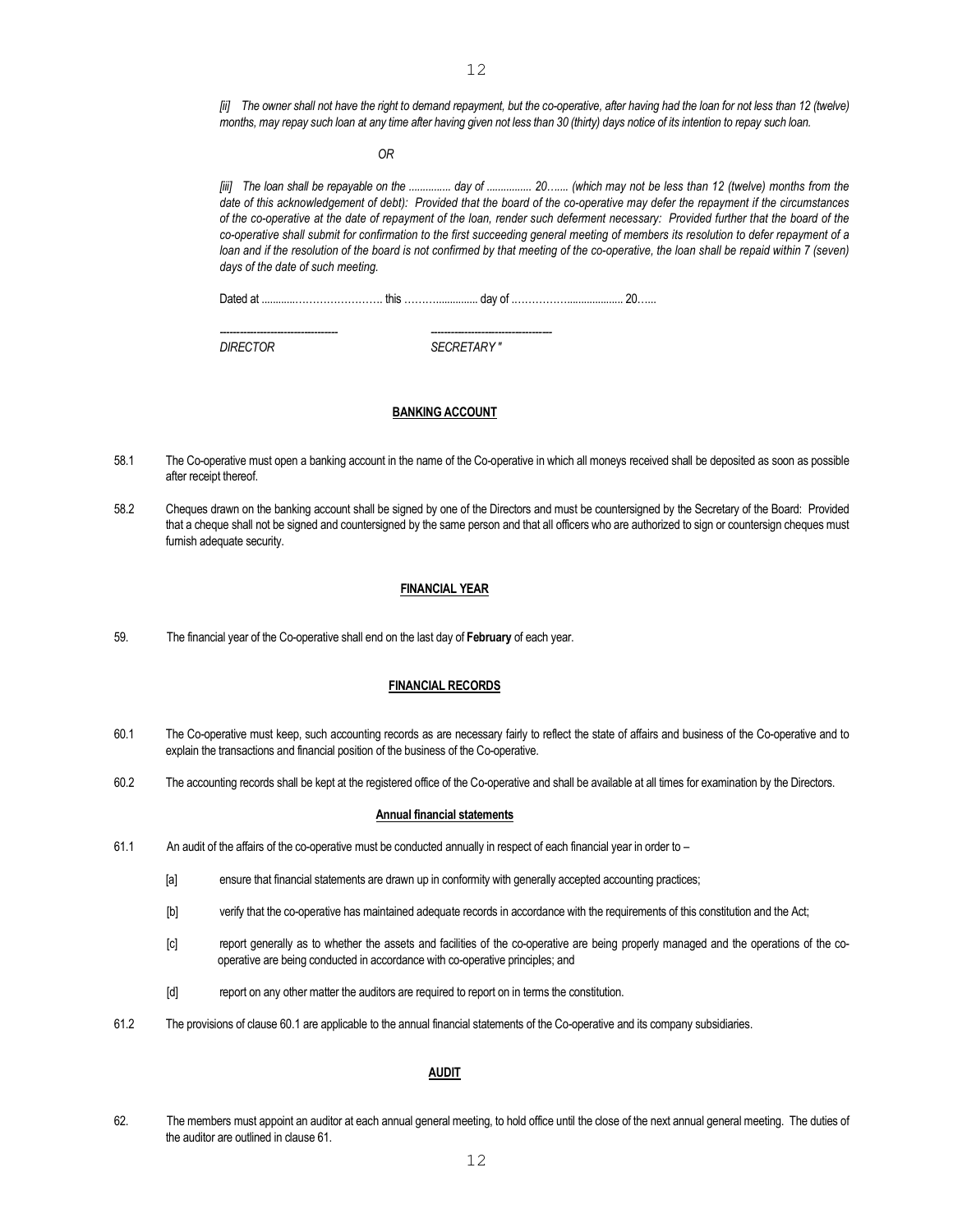## **SURPLUS**

- 63. The surplus resulting from the operations of the Co-operative during any financial year shall be applied by resolution of the annual general meeting for that year: Provided that -
	- [a] in accordance with section 3(1)(e) of the Act, at least **5%** (five percent) is set aside as a reserve in the Indivisible Reserve Fund and is not divisible amongst the members, unless the Co-operative winds-up;
	- [b] the amount which is set aside as a General Reserve Fund shall not be less than the amount determined by the Board.
	- [c] the amount which is available out of the surplus for distribution to members shall be applied in one or more of the following ways only, viz. –
		- [i] to pay interest at a rate not exceeding 15% (fifteen percent) to members on the amounts paid up by them on their shares as at the last day of the financial year;
		- [ii] to pay bonuses to members in accordance with the provisions of clause 64.

## **PAYMENT OF BONUS**

- 64.1 The amount mentioned in clause 63[c][ii] must, be allocated to members according to the patronage proportion and the amount allocated to a member must by resolution of members at the annual general meeting, be applied in one or more of the following ways -
	- [a] by paying it out either wholly or partly in cash;
	- [b] by utilizing it for buying of fully paid-up members shares:
		- [i] provided that an amount accruing to a member which is insufficient to fully pay up a share may be applied, by resolution of the board, in accordance with the provisions of paragraphs [a] or [c] of this clause;
		- [ii] provided that notice will be given to each member of the number of shares purchased for the member;
		- [iii] provided that such shares will be either issued or transferred in terms of clauses 12 and 15, by resolution of the board; and
		- [iv] provided that share certificates will be issued and forwarded to members.
	- [c] by setting it aside in the Deferred Bonus Payment Fund for future payment to members.
- 64.2 Interest on share capital or bonus declared payable to members, except amounts transferred to the Deferred Bonus Payment Fund, does not earn interest from the Co-operative.
- 64.3 Any interest on share capital or any bonus remaining unclaimed for a period of 3 (three) years from the date on which such interest or bonus was declared payable may, by resolution of the Board, be declared forfeit and added to the general reserve of the Co-operative.

### **DEFERRED BONUS PAYMENT FUND**

- 65.1 All amounts transferred to the "Deferred Bonus Payment Fund" in terms of clause 64.1[c] shall be credited in the respective names of the members in the books of the Co-operative.
- 65.2 The Deferred Bonus Payment Fund may be invested separately or may be used by the Co-operative to carry out any of its objects: Provided that the fund must not be utilised to defray any loss resulting from the operations of the Co-operative.
- 65.3 The interests of members and former members in the Deferred Bonus Payment Fund must be repaid to them in the following circumstances and subject to the conditions mentioned, ie. -
	- [a] When the fund has been functioning for five years, the interests built up by members and former members during the first year of the fund shall be repaid to those concerned; the following year the interests built up during the second year of the fund shall be refunded, et seq.;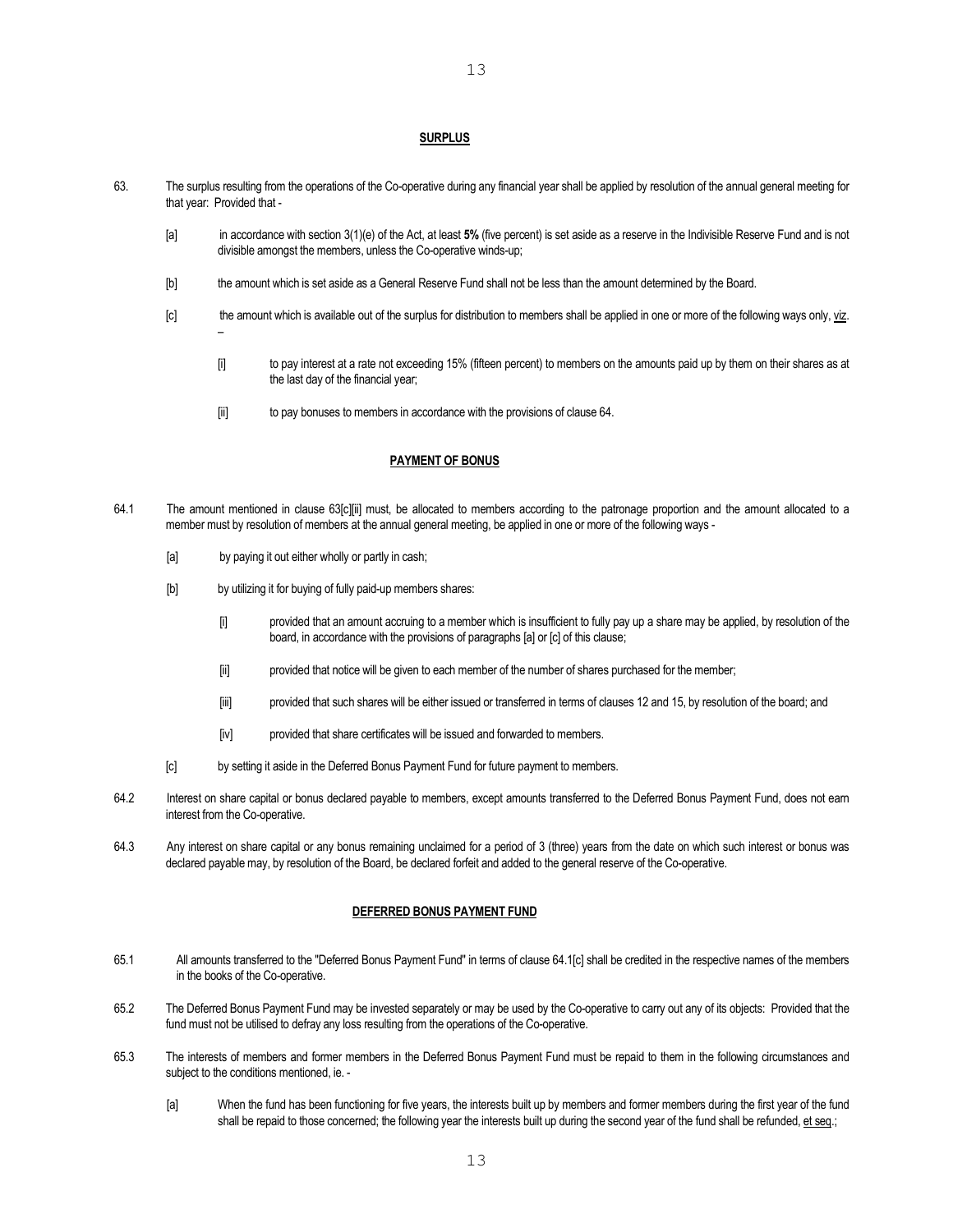- [c] when membership in the Co-operative is terminated in any other way, the interest of the member concerned in the fund shall be repaid to him as it becomes repayable in terms of paragraphs [a] or [b] of this sub-clause: Provided that the Board may authorise payment at an earlier date if the Co-operative is in a position financially to do so: Provided further that the interest of a former member in this fund shall not be retained in the fund for more than three years after termination of membership of the former member.
- 65.4 The amounts payable to a member or former member in terms of this clause shall be applied in payment or part payment of any amount due to the Co-operative by such member or former member.
- 65.5 A member's or former member's credit in the fund may be transferred to someone else only with the approval of the Board: Provided that no such transfer shall be approved unless the transferee is a member of the Co-operative.
- 65.6 Any amount to the credit of a member or former member in the Deferred Bonus Payment Fund remaining unclaimed for a period of 3 (three) years from the date it becomes payable to him may by resolution of the Board be declared forfeit and transferred to the general reserve of the Co-operative: Provided that such a transfer shall not be made unless the member or former member concerned has first been warned of the proposed transfer by means of a notice sent to his last address, as entered in the register of members and he has been given an opportunity of at least six months to claim the amount.

## **AMENDMENT OF CONSTITUTION**

66. The constitution of the Co-operative may be amended by special resolution only.

### **LIQUIDATION**

67. In case of liquidation the patronage proportion must be determined for either five years, which preceded the commencement of the winding-up of the Co-operative, or the period for which the Co-operative has existed, whichever period is the shorter.